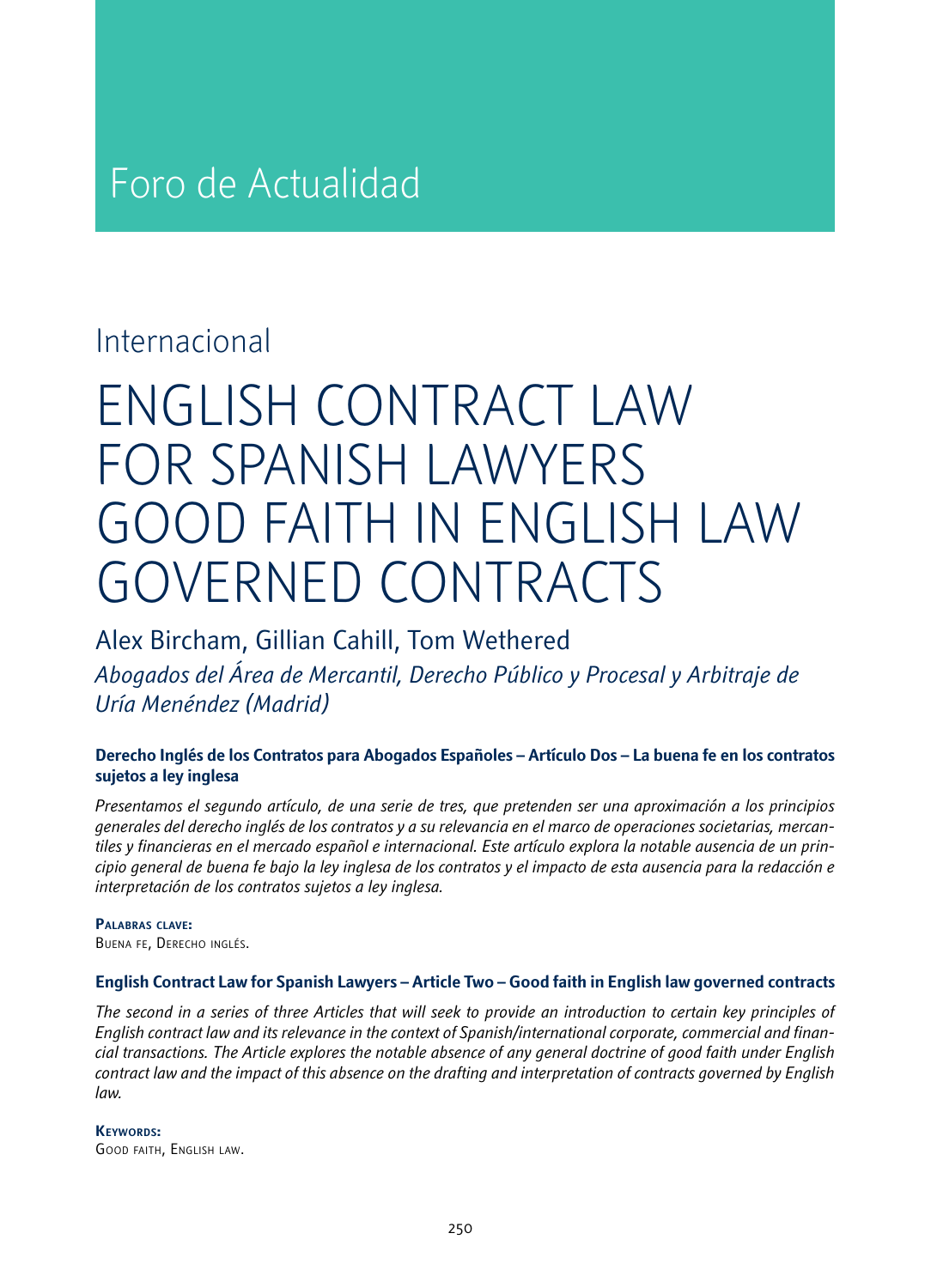#### **FECHA DE RECEPCIÓN: 05-03-2021**

#### **FECHA DE ACEPTACIÓN: 21-03-2021**

Bircham, Alex; Cahill, Gillian; Wethered, Tom (2021). English Contract Law for Spanish Lawyers – Article Two – Good faith in English law governed contracts. *Actualidad Jurídica Uría Menéndez*, 55, pp. 250-259 (ISSN: 1578-956X).

### 1. Introduction

This is the second in a series of three articles relating to interpretation of contracts under English law. In this **second article** we cover the notable absence of any general doctrine of good faith under English contract law and the impact of this absence on the drafting and interpretation of contracts governed by English law.

Unlike the position in Spain and in many other civil law jurisdictions, there is no general doctrine or principle of good faith by reference to which the English Courts interpret the provisions of English law governed contracts. This means that when an English Court comes to look at how disputed contractual provisions should be interpreted, the Court cannot and will not consider these provisions against the backdrop that both parties are subject to an overriding general principle to act and conduct themselves in good faith.

In fact, the English Courts have consistently rejected any departure from the fundamental principle that no general implied doctrine of good faith exists in English law as a tool for interpretation of contracts, and instead have developed limited "*piecemeal solutions in response to demonstrated problems of unfairness*" (*Interfoto Picture Library Ltd v Stiletto Visual Programmes Ltd* [1989] QB 433 at 439) via, for example, equitable doctrines, legislative solutions and the common law.

However, the parties to an agreement governed by English law may themselves agree an express term in their contract to act "in good faith". Because "good faith" has no defined meaning, as it does in Spain, such an agreement then raises the question as to what, if any, is the precise content of that obligation and how, if at all, such an obligation may be enforced by the English Courts.

### 2. Express good faith obligations agreed by the parties to a contract

In the case of express good faith obligations agreed by the parties in a contract, the key questions will be whether, according to English Contract law and the usual rules of contractual interpretation, it is ascertainable what obligations the parties have undertaken to be performed in good faith and whether it can be verified whether a party has completed these obligations or not.

What this means in practice is that where the parties to a contract expressly provide for a duty to act in good faith, the Courts will give effect to the parties' intentions in so far as it is possible to ascertain what acting in good faith means.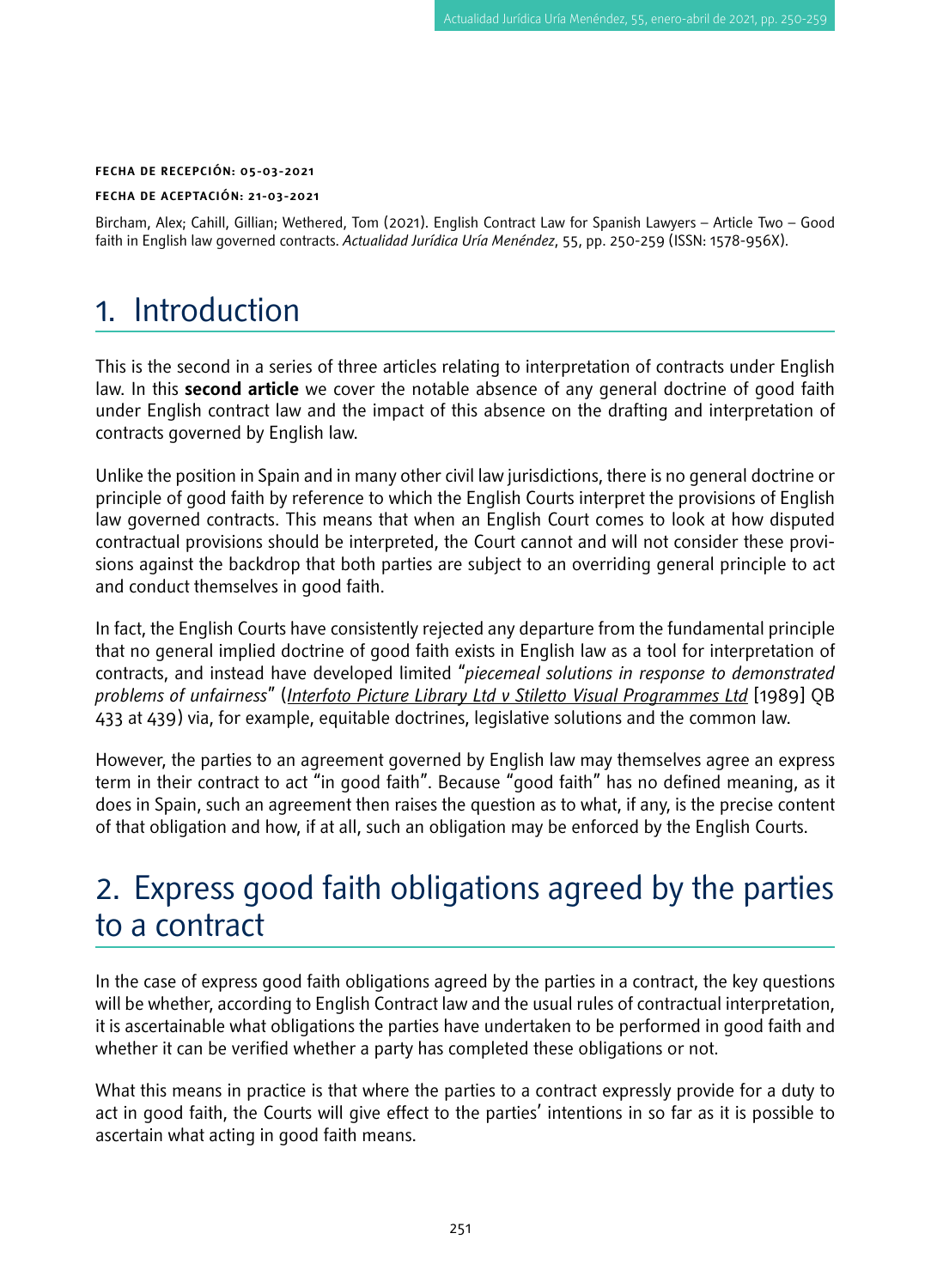### **2.1. What might "good faith" mean in English law?**

What good faith means in the limited circumstances in which it applies in an English law governed contract will depend on the context in which it is used - i.e., primarily on what the parties have agreed in the contract in question, and on the facts of the case. The starting position is that, at present, no firm conclusions may be drawn - the question remains pending a decision from the Supreme Court. That said, in recent years the lower English Courts have sought to explore what meaning may be ascribed to express duties of good faith agreed in English contracts, and have held, for example, that duties of good faith may:

- prevent one party from taking an action that frustrates the overall purpose of the agreement / other party's reasonable expectations (*Berkeley Community Villages Ltd v Pullen* [2007] EWHC 1330);
- prohibit knowingly lulling the other party into a false belief (*Costain Ltd v Tarmac Holdings Ltd* [2017] EWHC 319);
- prohibit knowingly supplying untrue information on which the other party will rely (*Yam Seng Pte Ltd v International Trade Corporation Ltd* [2013] EWHC 111);
- prohibit improperly accessing the other party's computer systems (*Bristol Groundschool Ltd v Intelligent Data Capture Ltd* [2014] EWHC 2145);
- prohibit negotiating behind the other party's back (*Al Nehayan v Kent* [2018] EWHC 333); and
- require the disclosure to the other party of all material facts (*Horn v Commercial Acceptances* [2011] EWHC 1757).

The English Courts have also held that a duty of "good faith" would not:

- i. override other contractual rights i.e., prevent a party from exercising a clear express contractual right to which it is entitled, or absolve the other party from its obligation to perform the same (*TSG Building Services Plc v South East Anglia Housing Ltd* [2013] EWHC 1151); or
- ii. require a party to give up its commercial interests *"[a] party subject to a good faith clause is not required to subordinate its own interests so long as the pursuit of those interests does not entail unreasonable interference in the enjoyment of a benefit conferred by express contractual terms so that such enjoyment is rendered worthless or nugatory"* (*Overlook v Foxtel* [2002] NSWSC 17; *Qatari Díar* [2010] EWHC (Ch) 1535 [240]).

Readers should note that the above-mentioned cases turn individually on their facts and, pending Supreme Court guidance, must not be taken to be of general application - rather, they are case by case examples of how an English High Court might approach the content of an express contractual obligation to act in good faith. The conclusion here is that, pending a finding from the Supreme Court on this issue, any party wishing to include such provisions in their contract should draft with extreme caution or accept at the outset that their good faith obligation may be more presentation than a concrete, legally binding obligation between contracting parties.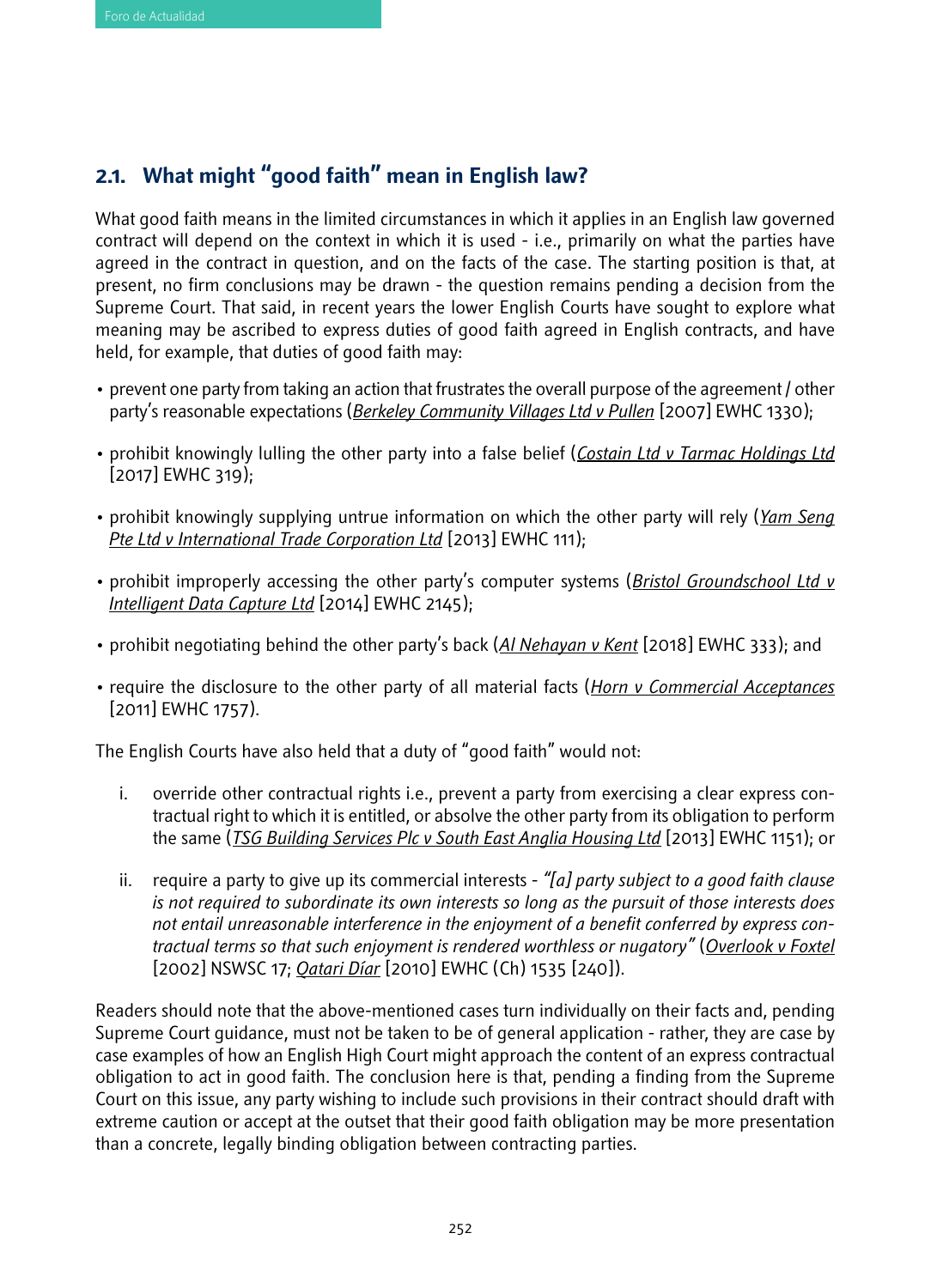#### **2.2. Express good faith obligations in an English law contract**

Thus, Spanish lawyers should remain wary; the mere fact that a good faith clause (or similar) exists in the contract does not mean that the English Courts will construe the clause as imposing upon the parties a general duty of good faith. This restrictive approach is demonstrated by the Court of Appeal's decision in the *Medirest* case ([2013] EWCA Civ 200 at [106] – [107]). In *Medirest*, the clause in question provided that the parties would "*co-operate with each other in good faith and will take all reasonable action as is necessary for the efficient transmission of information and instructions and to enable [one party] or, as the case may be, [the other party] to derive the full benefit of the Contract*". The Court of Appeal refused to accept that the clause provided for a general duty to act in good faith, holding instead that the obligation was confined to the specific circumstances contemplated by the clause:

"*The [contractual] obligation to co-operate in good faith is not a general one which qualifies or reinforces all of the obligations on the parties in all situations where they interact. The obligation to cooperate in good faith is specifically focused upon the two purposes stated in the second half of that sentence.* 

*Those purposes are:* 

- i. *the efficient transmission of information and instructions; and*
- ii. *enabling the [parties] to derive the full benefit of the contract."*

Accordingly, the Court of Appeal was in a position to ascertain whether or not those obligations had been fulfilled or breached and therefore whether or not the obligation had been complied with.

Thus, whether or not an express contractual term to undertake certain actions or obligations in good faith in an English law governed contract will be enforceable will depend entirely on whether or not a court can easily ascertain what precise obligations the parties had in mind to be covered by such an express clause. The approach of the English Courts towards such clauses will therefore be restrictive as opposed to expansive.

# 3. Existence of a duty to negotiate in good faith in English law?

Independent of the issue of an express term to act in good faith is the long-standing principle of English law that there is no general duty to conduct negotiations in good faith. The reason for this is that, without further contractual definition by the parties, it is extremely difficult for a Court or party to be able to ascertain and verify what "negotiating in good faith" actually means and, crucially, to ascertain whether a party has fulfilled or breached such an obligation. One party's good faith negotiation may be another's bad faith or unacceptable negotiating tactic.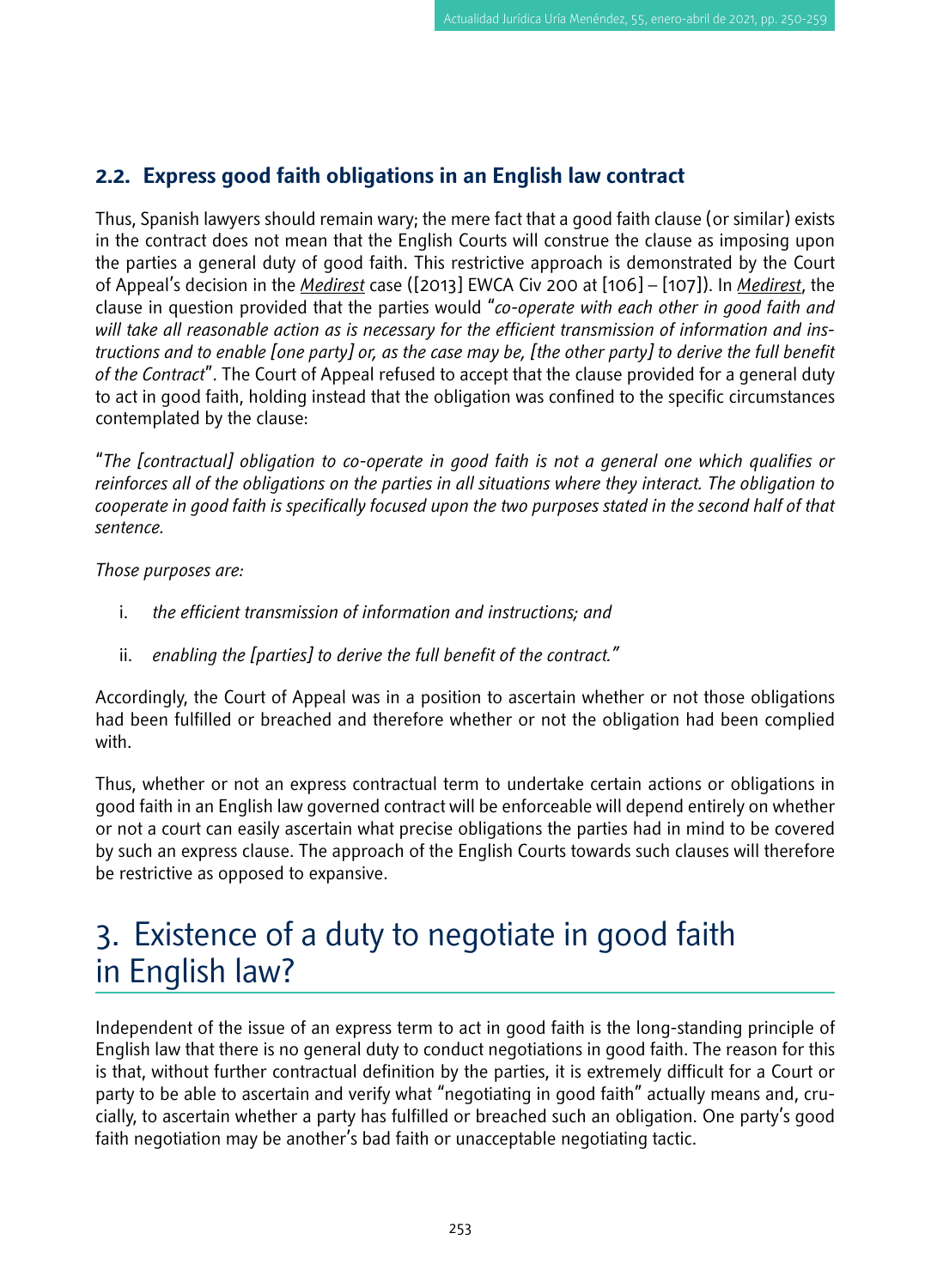Accordingly, the English courts have long held that no such general principle exists, and that such a duty will generally lack sufficient certainty to be enforceable, and is fundamentally incompatible with the English law principle that each party should be free to pursue its own commercial interests in negotiations. In <u>Walford v Miles</u>', the House of Lords (the precursor to the English Supreme Court) explained that:

"*the concept of a duty to carry on negotiations in good faith is inherently repugnant to the adversarial position of the parties when involved in negotiations. Each party to the negotiations is entitled to pursue his (or her) own interest, so long as he avoids making misrepresentations. To advance that interest he must be entitled, if he thinks it appropriate, to threaten to withdraw from further negotiations or to withdraw in fact, in the hope that the opposite party may seek to reopen the negotiations by offering him improved terms. (...) A duty to negotiate in good faith is as unworkable in practice as it is inherently inconsistent with the position of a negotiating party. It is here that the uncertainty lies.*"

Thus, a general contractual agreement to negotiate and agree in good faith will not be enforceable by the English Courts.

A further question then arises as to what amounts to a sufficiently certain "specific" duty to negotiate in good faith that could be enforceable. This issue was discussed in the case of *Petromec Inc v Petroleo Brasileiro SA*<sup>2</sup> , where the Court of Appeal held that an express contractual provision to negotiate in good faith could be enforceable provided that it is (i) expressly set out in the agreement, (ii) part of a binding legal agreement, and (iii) drawn by reference to sufficiently concrete and certain parameters/criteria so as to be capable of being evaluated objectively by a third party, such as a Court being capable of evaluating the good faith obligation at a later stage.

In *Petromec*, the parties had agreed an express contractual provision obliging them to negotiate in good faith one of the party's "reasonable extra costs" in upgrading an oil platform. The Court of Appeal found that it was feasible to ascertain the reasonable costs of the upgrade and, consequently, the losses that would arise as a result of a failure to negotiate the upgrade in good faith. In the absence of the usual uncertainty as to the exact meaning and parameters as to what would constitute "good faith negotiations" and the consequences of not fulfilling the same, and given that the Court was able to evaluate objectively if such negotiations had occurred, the Court held it could enforce such an express clause.

The limits of the decision in *Petromec* have been considered and further defined in subsequent cases in lower English Courts, which have, on occasion, come to different conclusions as regards whether or not a *Petromec* type obligation could be enforceable. However, a definitive finding from the Supreme Court has yet to be handed down in this area. As such, the prevailing view remains that the *Petromec* decision does not represent an exception or even a shift away from the traditional English law position as set out in *Walford v Miles*. Rather, in so far as the *Petromec* test permitted the content of the obligation to negotiate in good faith to be fully verified, the two cases are entirely consistent.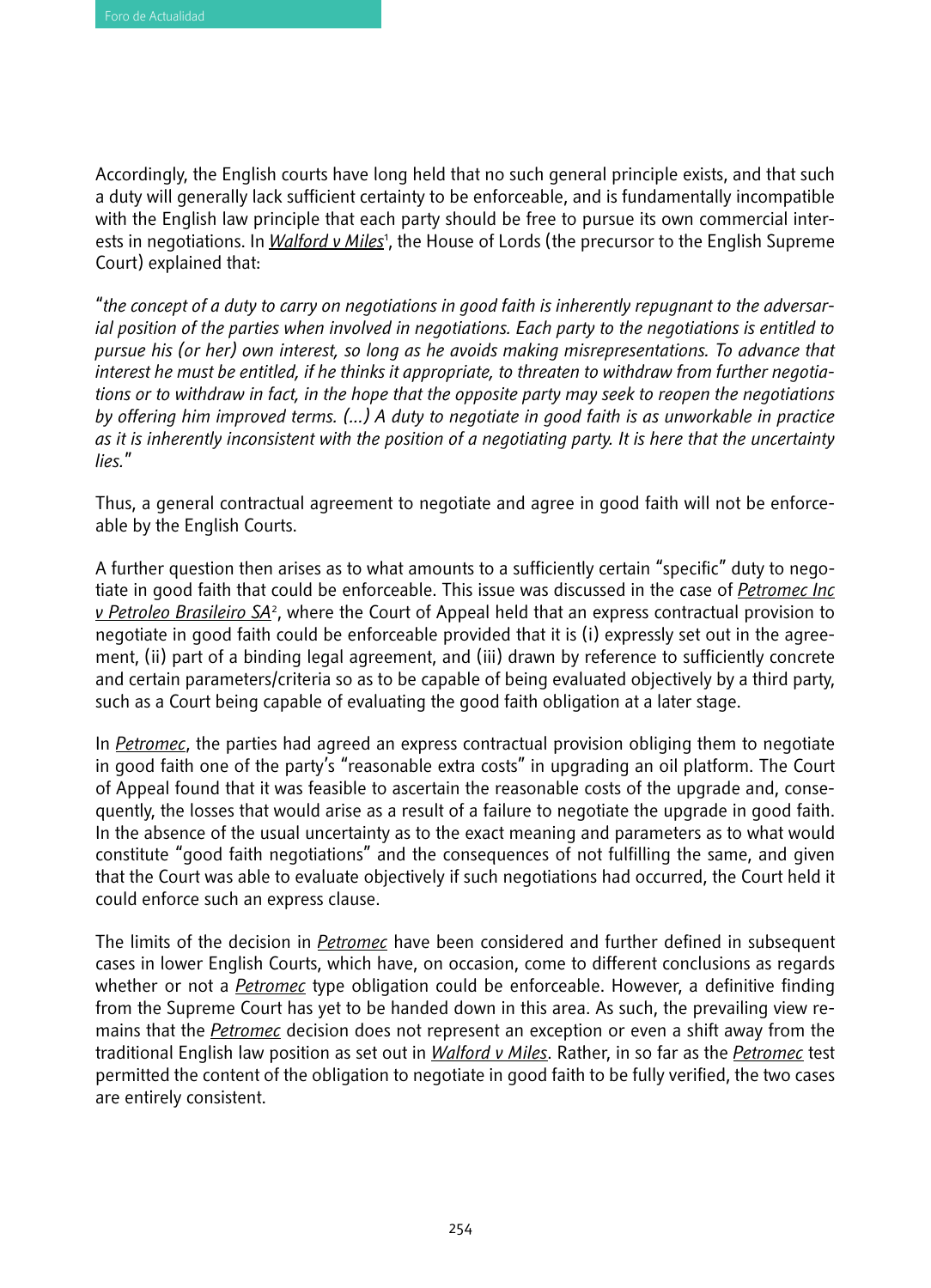## 4. Obligations of good faith implied by the English **Courts**

#### **4.1. No general implied duty of good faith in English law**

A further issue of recent significant debate is whether the English Courts can or would ever imply a specific duty to act in good faith into a contract in order to give effect to other implied duties of a fundamental nature (e.g., to act honestly). Given the English law restrictive position on express contractual provisions pertaining to good faith, it is to be expected that the Courts would be extremely reticent to potentially look beyond the terms of the parties' agreement and find a duty to act in a certain way that is not contained therein.

Whilst there has been one lower court case (*Yam Seng* [2013] EWHC 111 (QB)) that permitted such an implied finding of a duty of good faith<sup>3</sup> and which was initially followed by some lower courts, this case was received rather controversially and should not be viewed as breaking new ground in this area. Rather, the same and worse issues of uncertainty that plague an express obligation to negotiate in good faith are likely to be found in relation to any such implied terms, which are by their very implied nature more difficult to ascertain in terms of content. Indeed, such a position reflects the current status of English law as set out by *Medirest* where the Court of Appeal confirmed that:

"...*I start by reminding myself that there is no general doctrine of "good faith" in English contract law (...) If the parties wish to impose such a duty they must do so expressly*."4

*A fortiori*, there is therefore currently no accepted general implied duty of good faith in English law.

The Court of Appeal in the later case of *MSC Mediterranean Shipping Company S.A. v Cottonex Anstalt*<sup>5</sup> also determined not to follow the *Yam Seng* approach and made strong pronouncements on the lack of a general organising principle of good faith in English law. In his Court of Appeal judgment, Moore-Bick LJ noted that the *"recognition of a general duty of good faith would be a significant step in the development of our law of contract with potentially far-reaching consequences"* and that, in his view, *"the better course is for the law to develop along established lines"* rather than to encourage judges to look for what he called *"some general organising principle"* drawn from cases of disparate kinds. He concluded that there is *"a real danger that if a general principle of good*  faith were established it would be invoked as often to undermine as to support the terms in which *the parties have reached agreement"*.

*MSC Mediterranean Shipping Company* has therefore effectively curtailed the line of authority that began with the decision in *Yam Seng* and therefore reflects the current state of this issue in English law.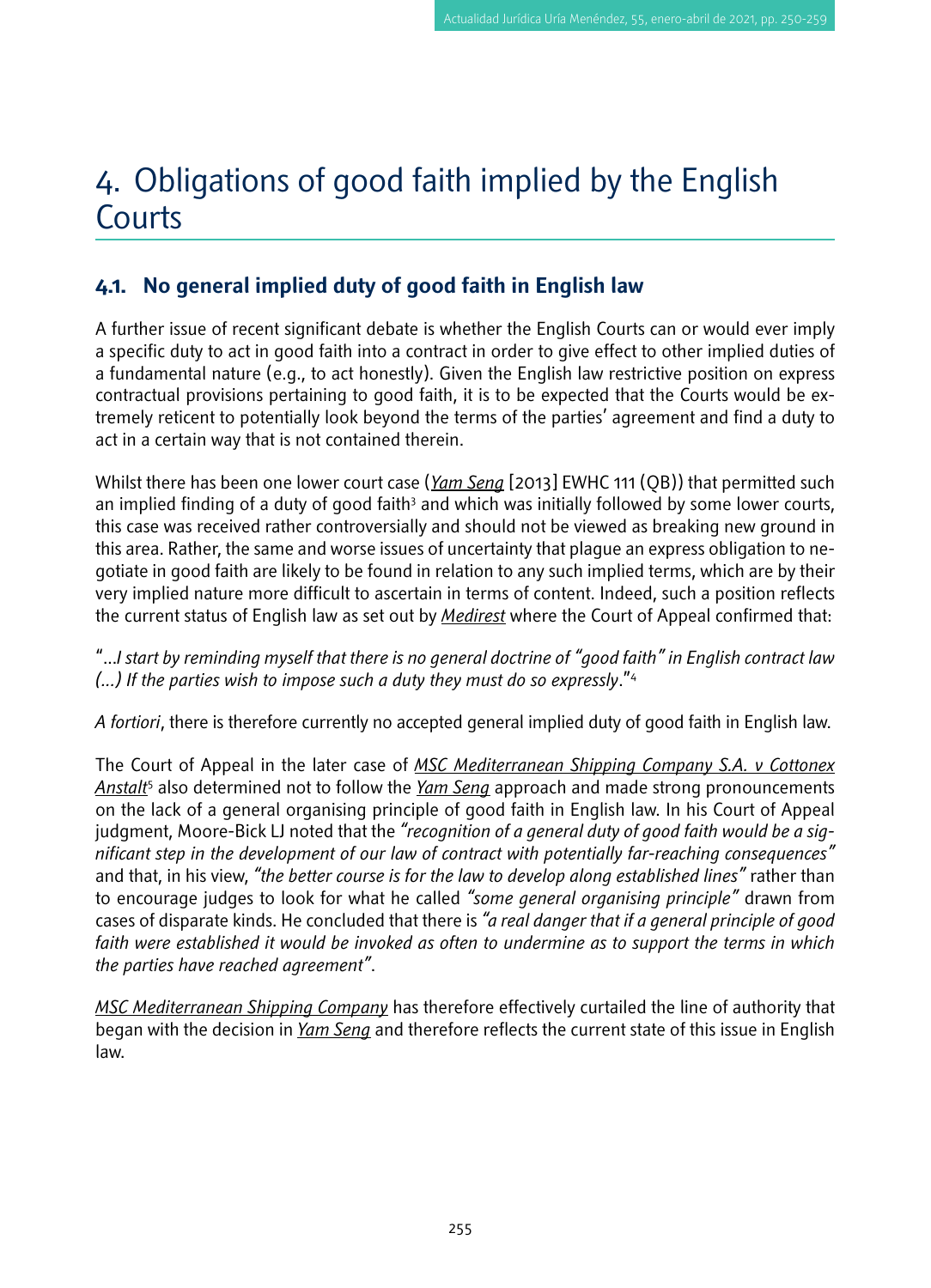# 5. Statutory duties of good faith

In certain specific and limited contexts, duties of good faith may be imposed on the parties to a contract, or with respect to the interpretation of contractual terms, by English law statutes or by specific historic rules of caselaw. A full analysis of all such contexts is beyond the scope of this Article, but for reference important examples include:

- i. **commercial agency**: in an agency relationship regulated by the Commercial Agents (Council Directive) Regulations 1993, a commercial agent has an obligation to "*look after the interests of the principal and act dutifully and in good faith*"6 (held to mean, in this context, "*fair and open dealing*");
- ii. **employment**: every English law governed contract of employment contains an implied term that the employee will serve their employer with good faith and fidelity during their employment7 - this duty has been developed by caselaw to include such matters as, for example, duties not to compete with the employer, not to solicit the employer's customers or employees, and certain duties of confidentiality. Similarly, caselaw has made it clear that an employer must exercise any discretion it has under an employment contract (for example, a decision regarding the award of a bonus or the grant of share options) honestly and in good faith;
- iii. **consumer contracts**: in a consumer contract regulated by the Consumer Rights Act 2015, terms will not be binding *vis-a-vis* the consumer if they are deemed to be "unfair", defined as "*contrary to the requirement of good faith, it causes a significant imbalance in the parties' rights and obligations under the contract to the detriment of the consumer*"8 ; and
- iv. **insurance**: insurance contracts governed by English law are based on the legal principle of *uberrimae fides*, imposing a duty to act "*in the utmost good faith*" on the parties thereto. The precise application of this duty will depend on the circumstances (in particular, whether the insured is a business or consumer), but generally relate to the insured party's duty to disclose material information and circumstances to the insurer so as to enable a fair assessment of risk, not present misleading information, etc.

# 6. Agreements to agree

As discussed in Section 3 above, an "agreement to agree", including an agreement to negotiate "in good faith", will normally be regarded by the English Courts as too vague to be legally effective and therefore unenforceable. The English Courts will not take upon themselves the role of working out, and then enforcing, what the parties might have agreed where that is not evidently clear from the terms of the contract.

For example, in an English law governed agreement an exclusivity undertaking given by one party to the contract will not be considered as an obligation to negotiate exclusively with the other party. Although the contract may say this, such a clause would, on its own, not be enforceable. Rather,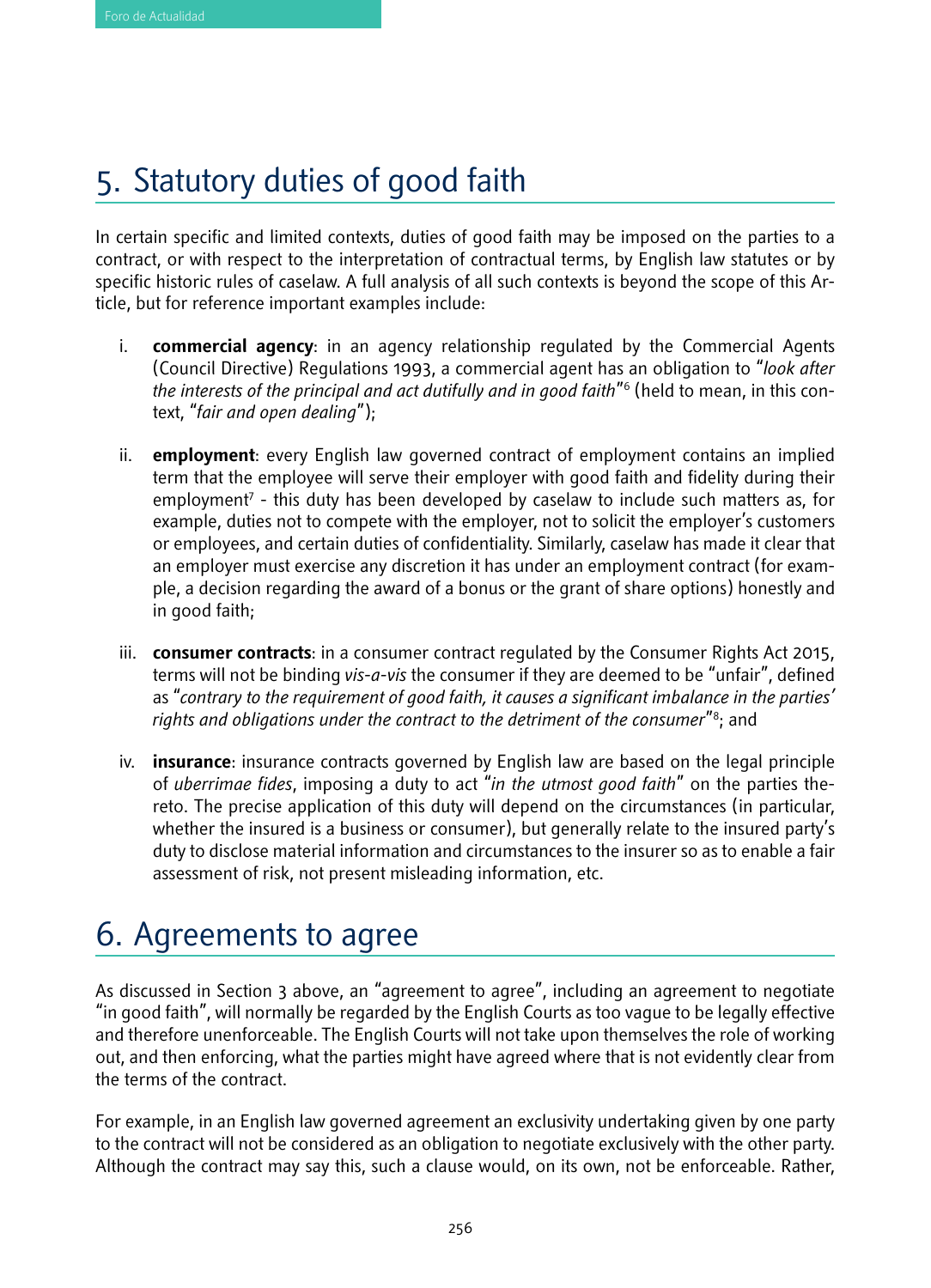it would be considered as an obligation not to negotiate with any third party for a given period; based on English law principles, only a negative obligation not to negotiate with other parties would be enforceable.

# 7. Conclusion and practical advice

Whilst there has been some interesting lower Court case law developing in the area of good faith in English law, at present, Spanish lawyers should be extremely cautious about how they approach questions of good faith under English law contracts. Indeed, we expect that the fundamental issue of contractual uncertainty in ascertaining what such a good faith obligation can mean and how it can be enforced will remain an overarching concern for English courts in the coming years. Senior members of the English judiciary have reflected this position highlighting that "*(...) the problems of diminished certainty or the amount of time that might have to be spent in some cases in resolving disputes as to the application of the good faith clause*"9 are fundamental concerns that cannot be easily resolved.

Therefore, despite much discussion in relation to the lower Court judgments exploring the issue, the fundamental principles remain that:

- i. the English Courts will not have regard to any general doctrine or principle of good faith in the interpretation of English law governed contracts; and
- ii. the imposition of express good faith obligations in English law governed contracts is possible, but subject to the restrictive approach and legal tests stipulated by relevant caselaw (most notably *Medirest* and *Petromec* as described above).

As to how the position may develop in the future, as noted we await a Supreme Court decision on the topic. In the meantime, the departure of the United Kingdom from the European Union will not have any immediate impact on the development of duties of good faith under English contract law; indeed, it may be that political separation and the accompanying desire to promote British sovereignty reduces the likelihood that the English common law will move closer to the civil law systems in this regard.

Considering the above, Spanish lawyers should note the following:

- i. **You cannot rely on good faith terms when drafting/negotiating English law contracts** as it has largely been rejected as a principle by English law, and is considered to be too uncertain.
- ii. **"Agreements to agree" between contracting parties are unenforceable** and should similarly not be relied upon. Unless drafted with sufficiently precise detail such that there is no doubt what the obligations entail and when the parties will have done enough to have discharged them, an "agreement to agree" will not be enforceable.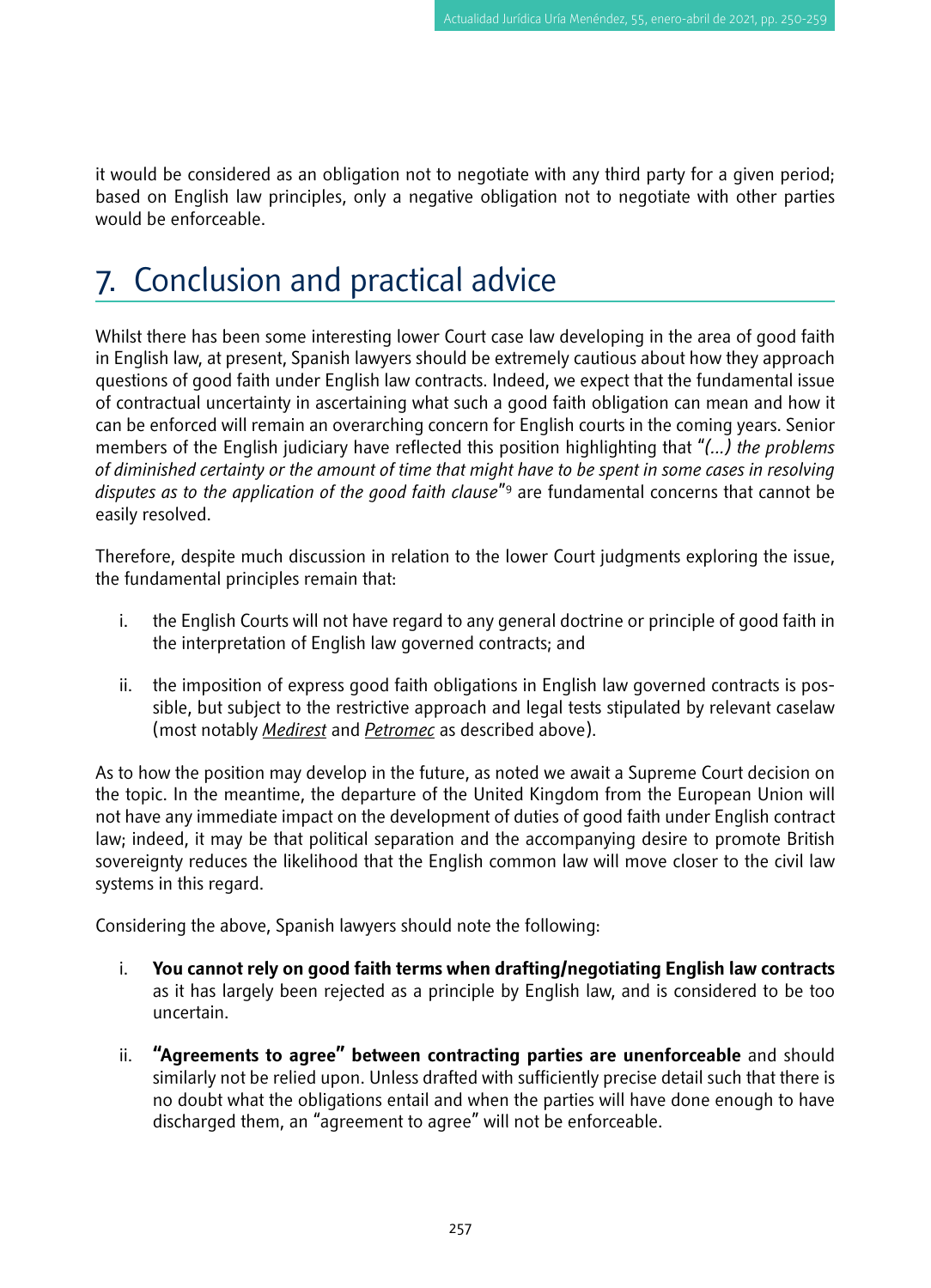iii. Notwithstanding the above, elements of good faith can sometimes be successfully incorporated into English law governed documents following the three step test set out in the *Petromec* case. However, care must be taken when drafting such provisions to ensure that the obligation in question is formulated to be an express obligation, within a binding legal agreement and which, crucially, references sufficiently concrete parameters/criteria to allow objective evaluation by a third party.